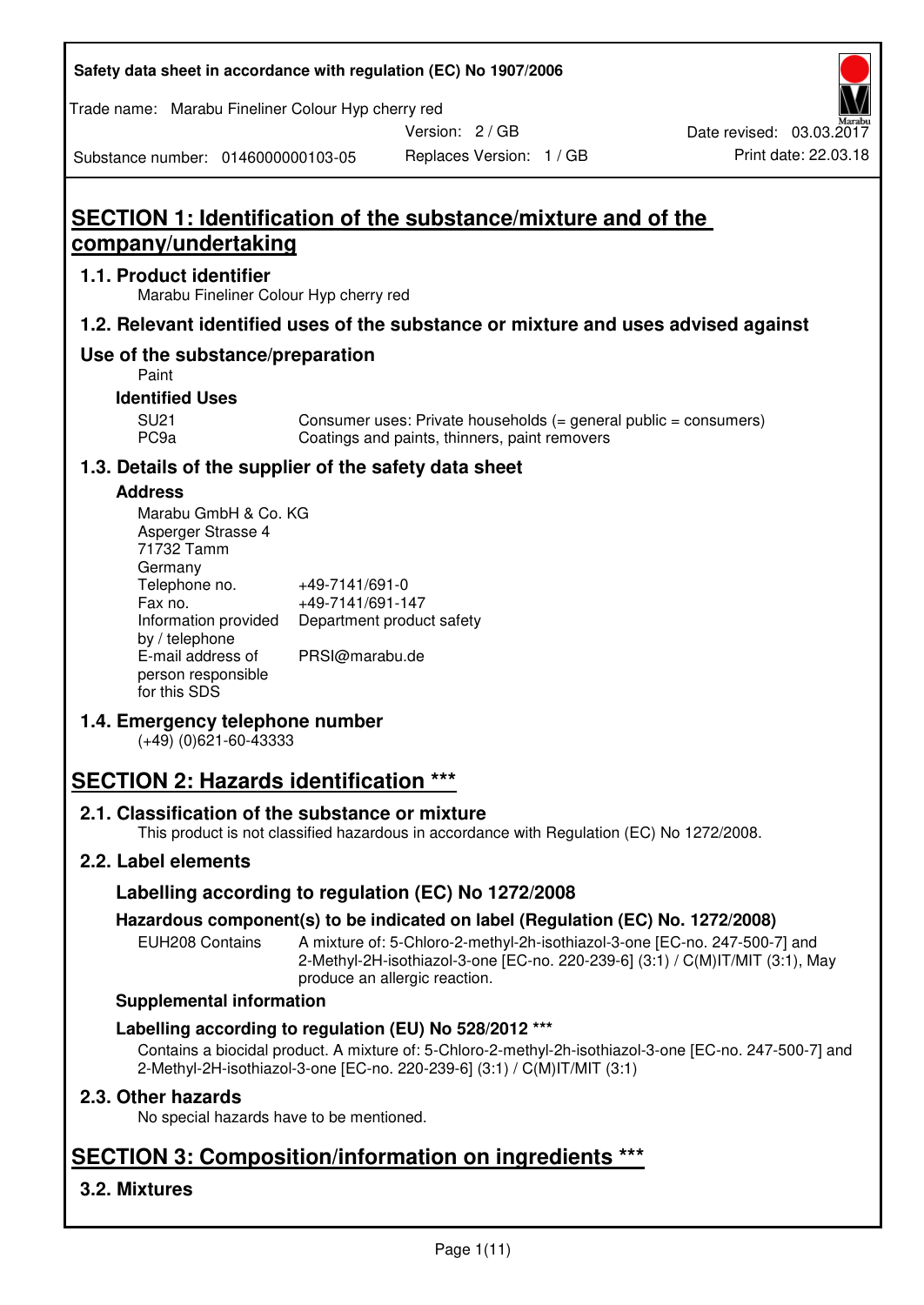| Safety data sheet in accordance with regulation (EC) No 1907/2006                                                                                                 |                                                                                                                       |                      |                                                      |                                              |      |                          |
|-------------------------------------------------------------------------------------------------------------------------------------------------------------------|-----------------------------------------------------------------------------------------------------------------------|----------------------|------------------------------------------------------|----------------------------------------------|------|--------------------------|
| Trade name: Marabu Fineliner Colour Hyp cherry red                                                                                                                |                                                                                                                       | Version: 2 / GB      |                                                      |                                              |      | Date revised: 03.03.2017 |
| Substance number: 0146000000103-05                                                                                                                                |                                                                                                                       |                      |                                                      | Replaces Version: 1 / GB                     |      | Print date: 22.03.18     |
| <b>Chemical characterization</b><br>Paint based on water                                                                                                          |                                                                                                                       |                      |                                                      |                                              |      |                          |
| <b>Hazardous ingredients</b>                                                                                                                                      |                                                                                                                       |                      |                                                      |                                              |      |                          |
| <b>Ethanediol</b><br>CAS No.<br>EINECS no.<br>Registration no.<br>Concentration                                                                                   | $107 - 21 - 1$<br>203-473-3<br>01-2119456816-28<br>$>=$                                                               | $\overline{1}$       | $\lt$                                                | 10                                           | $\%$ |                          |
| Classification (Regulation (EC) No. 1272/2008)                                                                                                                    | Acute Tox, 4<br>STOT RE <sub>2</sub>                                                                                  |                      | H302<br>H373                                         |                                              |      |                          |
| <b>Bronopol (INN)</b><br>CAS No.<br>EINECS no.<br>Concentration                                                                                                   | $52 - 51 - 7$<br>200-143-0<br>$>=$                                                                                    | 0,01                 | $\overline{\phantom{0}}$                             | 0,1                                          | $\%$ |                          |
| Classification (Regulation (EC) No. 1272/2008)                                                                                                                    | Eye Dam. 1<br>Skin Irrit. 2<br>STOT SE3<br>Acute Tox. 4<br>Acute Tox. 4<br>Aquatic Acute 1<br>Aquatic Chronic 1       |                      | H318<br>H315<br>H335<br>H302<br>H312<br>H400<br>H410 |                                              |      |                          |
| Concentration limits (Regulation (EC) No. 1272/2008)                                                                                                              | Aquatic Acute 1<br>Aquatic Chronic                                                                                    | H400<br>H410         | $M = 1$                                              | $M = 10$                                     |      |                          |
| A mixture of: 5-Chloro-2-methyl-2h-isothiazol-3-one [EC-no. 247-500-7] and<br>2-Methyl-2H-isothiazol-3-one [EC-no. 220-239-6] (3:1) / C(M)IT/MIT (3:1)<br>CAS No. | 55965-84-9                                                                                                            |                      |                                                      |                                              |      |                          |
| Concentration                                                                                                                                                     |                                                                                                                       |                      | $\,<\,$                                              | 0,0015                                       | $\%$ |                          |
| Classification (Regulation (EC) No. 1272/2008)                                                                                                                    | Acute Tox. 3<br>Aquatic Chronic 1<br>Aquatic Acute 1<br>Skin Sens. 1<br>Skin Corr. 1B<br>Acute Tox. 3<br>Acute Tox. 3 |                      | H331<br>H410<br>H400<br>H317<br>H314<br>H311<br>H301 |                                              |      |                          |
| Concentration limits (Regulation (EC) No. 1272/2008)                                                                                                              | Skin Corr. 1B<br>Eye Irrit. 2<br>Skin Irrit. 2                                                                        | H314<br>H319<br>H315 | $>= 0,6$                                             | $\epsilon = 0.06 < 0.6$<br>$\leq 0.06 < 0.6$ |      |                          |
| <b>Further ingredients ***</b>                                                                                                                                    | Skin Sens. 1                                                                                                          | H317                 |                                                      | $>= 0,0015$                                  |      |                          |
| Glycerol                                                                                                                                                          |                                                                                                                       |                      |                                                      |                                              |      |                          |
| CAS No.<br>EINECS no.<br>Concentration                                                                                                                            | $56 - 81 - 5$<br>200-289-5<br>$>=$                                                                                    | 10                   | $\lt$                                                | 25                                           | $\%$ | $[3]$                    |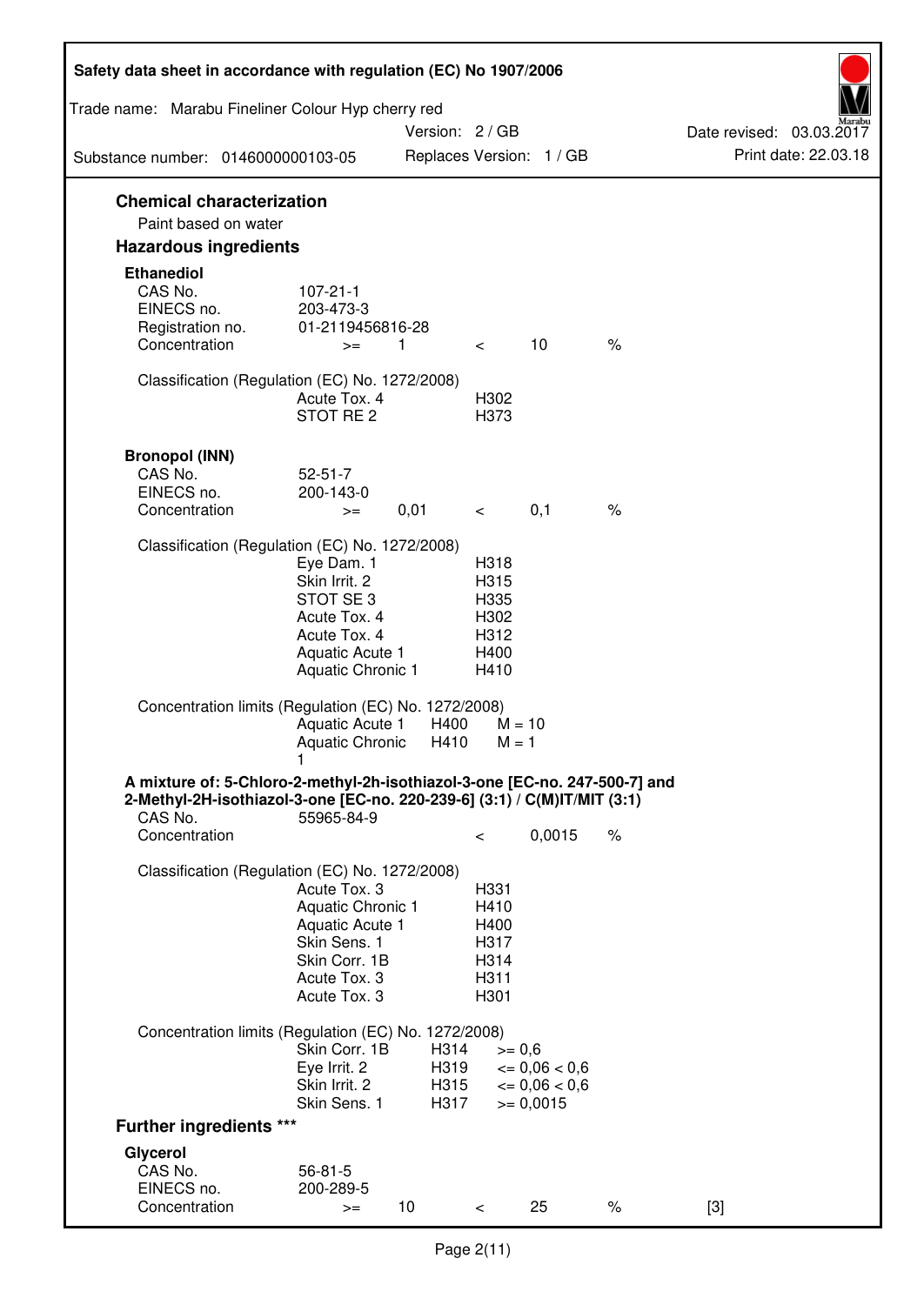|         | Safety data sheet in accordance with regulation (EC) No 1907/2006                                            |                                                                                                            |                          |
|---------|--------------------------------------------------------------------------------------------------------------|------------------------------------------------------------------------------------------------------------|--------------------------|
|         | Trade name: Marabu Fineliner Colour Hyp cherry red                                                           | Version: 2/GB                                                                                              | Date revised: 03.03.2017 |
|         | Substance number: 0146000000103-05                                                                           | Replaces Version: 1 / GB                                                                                   | Print date: 22.03.18     |
|         |                                                                                                              |                                                                                                            |                          |
| $\star$ |                                                                                                              |                                                                                                            |                          |
|         |                                                                                                              |                                                                                                            |                          |
|         | [3] Substance with occupational exposure limits                                                              |                                                                                                            |                          |
|         | <b>SECTION 4: First aid measures</b>                                                                         |                                                                                                            |                          |
|         | 4.1. Description of first aid measures                                                                       |                                                                                                            |                          |
|         | After skin contact<br>Wash with plenty of water and soap. Do NOT use solvents or thinners.                   |                                                                                                            |                          |
|         | After eye contact                                                                                            |                                                                                                            |                          |
|         |                                                                                                              | Separate eyelids, wash the eyes thoroughly with water (15 min.). In case of irritation consult an oculist. |                          |
|         | <b>After ingestion</b><br>medical treatment.                                                                 | Rinse mouth thoroughly with water. If larger amounts are swallowed or in the event of symptoms take        |                          |
|         | 4.2. Most important symptoms and effects, both acute and delayed<br>Until now no symptoms known so far.      |                                                                                                            |                          |
|         | 4.3. Indication of any immediate medical attention and special treatment needed                              |                                                                                                            |                          |
|         | Hints for the physician / treatment<br>Treat symptomatically                                                 |                                                                                                            |                          |
|         |                                                                                                              |                                                                                                            |                          |
|         | <b>SECTION 5: Firefighting measures</b>                                                                      |                                                                                                            |                          |
|         | 5.1. Extinguishing media<br>Suitable extinguishing media                                                     |                                                                                                            |                          |
|         | Carbon dioxide, Foam, Sand, Water                                                                            |                                                                                                            |                          |
|         | 5.2. Special hazards arising from the substance or mixture<br>black smoke                                    | In the event of fire the following can be released: Carbon monoxide (CO); Carbon dioxide (CO2); dense      |                          |
|         | 5.3. Advice for firefighters                                                                                 |                                                                                                            |                          |
|         | <b>Other information</b>                                                                                     |                                                                                                            |                          |
|         |                                                                                                              | Collect contaminated fire-fighting water separately, must not be discharged into the drains.               |                          |
|         | <b>SECTION 6: Accidental release measures</b>                                                                |                                                                                                            |                          |
|         | 6.1. Personal precautions, protective equipment and emergency procedures<br>No particular measures required. |                                                                                                            |                          |
|         | 6.2. Environmental precautions<br>No particular measures required.                                           |                                                                                                            |                          |
|         | 6.3. Methods and material for containment and cleaning up                                                    |                                                                                                            |                          |

Clean preferably with a detergent - avoid use of solvents.

## **6.4. Reference to other sections**

Information regarding Safe handling, see Section 7. Information regarding personal protective measures, see Section 8. Information regarding waste disposal, see Section 13.

# **SECTION 7: Handling and storage**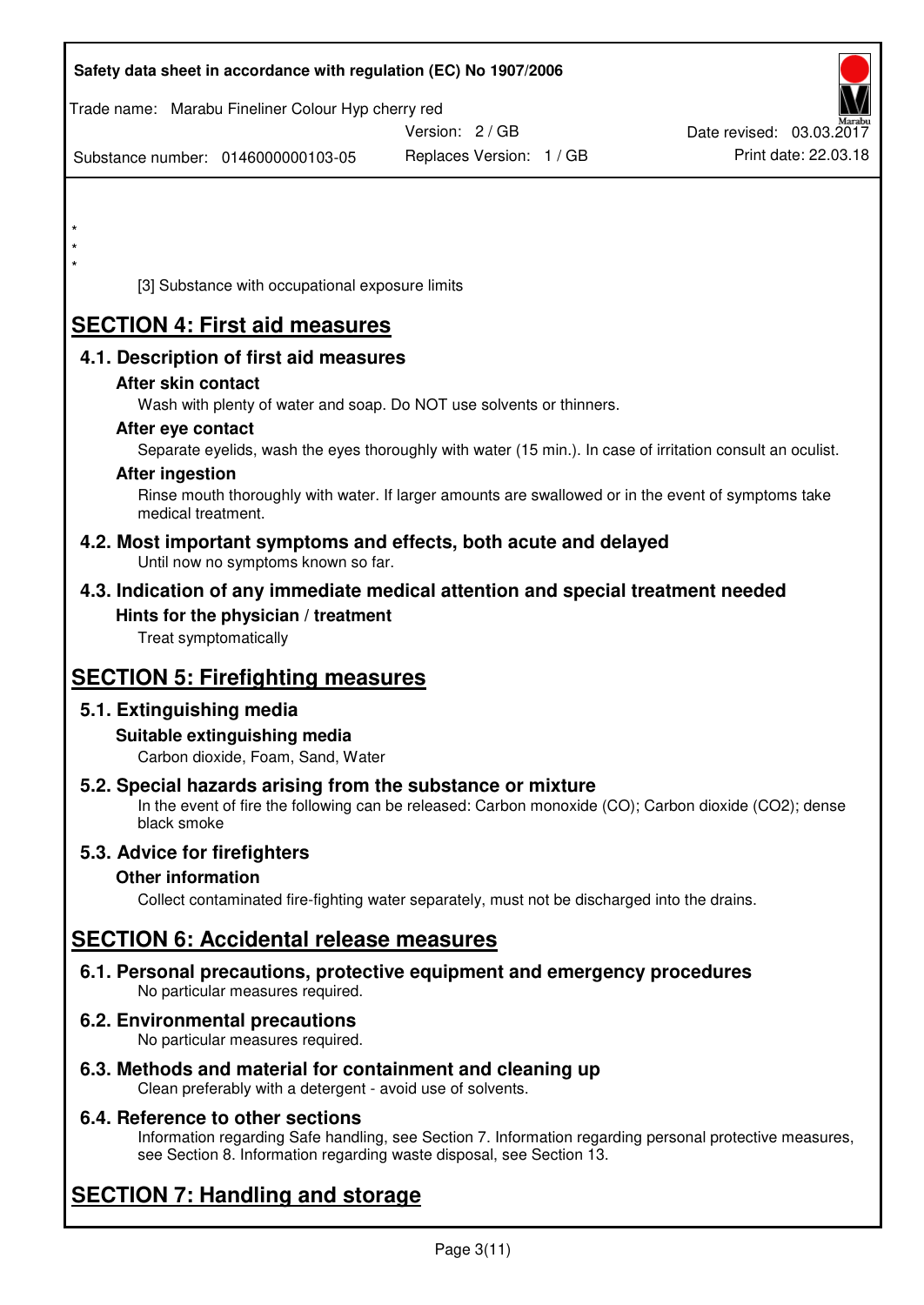| Safety data sheet in accordance with regulation (EC) No 1907/2006                                                                                                                                                                                                                                                                                                         |                                                    |                                          |                   |                          |
|---------------------------------------------------------------------------------------------------------------------------------------------------------------------------------------------------------------------------------------------------------------------------------------------------------------------------------------------------------------------------|----------------------------------------------------|------------------------------------------|-------------------|--------------------------|
| Trade name: Marabu Fineliner Colour Hyp cherry red                                                                                                                                                                                                                                                                                                                        |                                                    |                                          |                   |                          |
|                                                                                                                                                                                                                                                                                                                                                                           |                                                    | Version: 2/GB                            |                   | Date revised: 03.03.2017 |
| Substance number: 0146000000103-05                                                                                                                                                                                                                                                                                                                                        |                                                    | Replaces Version: 1 / GB                 |                   | Print date: 22.03.18     |
| 7.1. Precautions for safe handling<br><b>Advice on safe handling</b><br>Avoid skin and eye contact. Smoking, eating and drinking shall be prohibited in application area.<br>Advice on protection against fire and explosion<br>No special measures required.<br>Classification of fires / temperature class / Ignition group / Dust explosion class<br>Temperature class | T <sub>2</sub>                                     |                                          |                   |                          |
| 7.2. Conditions for safe storage, including any incompatibilities                                                                                                                                                                                                                                                                                                         |                                                    |                                          |                   |                          |
| Requirements for storage rooms and vessels<br>Store in frostfree conditions.                                                                                                                                                                                                                                                                                              |                                                    |                                          |                   |                          |
| Storage class according to TRGS 510<br>Storage class according to<br><b>TRGS 510</b>                                                                                                                                                                                                                                                                                      | 12                                                 | Non-combustible liquids                  |                   |                          |
| 7.3. Specific end use(s)<br>Paint                                                                                                                                                                                                                                                                                                                                         |                                                    |                                          |                   |                          |
| <b>SECTION 8: Exposure controls/personal protection</b>                                                                                                                                                                                                                                                                                                                   |                                                    |                                          |                   |                          |
| 8.1. Control parameters                                                                                                                                                                                                                                                                                                                                                   |                                                    |                                          |                   |                          |
| <b>Exposure limit values</b>                                                                                                                                                                                                                                                                                                                                              |                                                    |                                          |                   |                          |
| <b>Ethanediol</b><br>List<br><b>Type</b><br>Value<br>Skin resorption / sensibilisation: Sk;<br>Glycerol<br>List<br>Type                                                                                                                                                                                                                                                   | <b>EH40</b><br>WEL<br>10<br>EH40<br><b>WEL</b>     | mg/m <sup>3</sup><br><b>Status: 2011</b> |                   |                          |
| Value<br><b>Status: 2011</b>                                                                                                                                                                                                                                                                                                                                              | 10                                                 | mg/m <sup>3</sup>                        |                   |                          |
| <b>Other information</b>                                                                                                                                                                                                                                                                                                                                                  |                                                    |                                          |                   |                          |
| There are not known any further control parameters.                                                                                                                                                                                                                                                                                                                       |                                                    |                                          |                   |                          |
| <b>Derived No/Minimal Effect Levels (DNEL/DMEL)</b>                                                                                                                                                                                                                                                                                                                       |                                                    |                                          |                   |                          |
| <b>Ethanediol</b><br>Type of value<br>Reference group<br>Duration of exposure<br>Route of exposure<br>Mode of action<br>Concentration                                                                                                                                                                                                                                     | Worker<br>Long term<br>inhalative<br>Local effects | Derived No Effect Level (DNEL)<br>35     | mg/m <sup>3</sup> |                          |
| Type of value<br>Reference group<br>Duration of exposure<br>Route of exposure<br>Mode of action                                                                                                                                                                                                                                                                           | Worker<br>Long term<br>dermal<br>Systemic effects  | Derived No Effect Level (DNEL)           |                   |                          |
| Concentration                                                                                                                                                                                                                                                                                                                                                             |                                                    | 106                                      | mg/kg             |                          |
| Type of value<br>Reference group                                                                                                                                                                                                                                                                                                                                          | Consumer                                           | Derived No Effect Level (DNEL)           |                   |                          |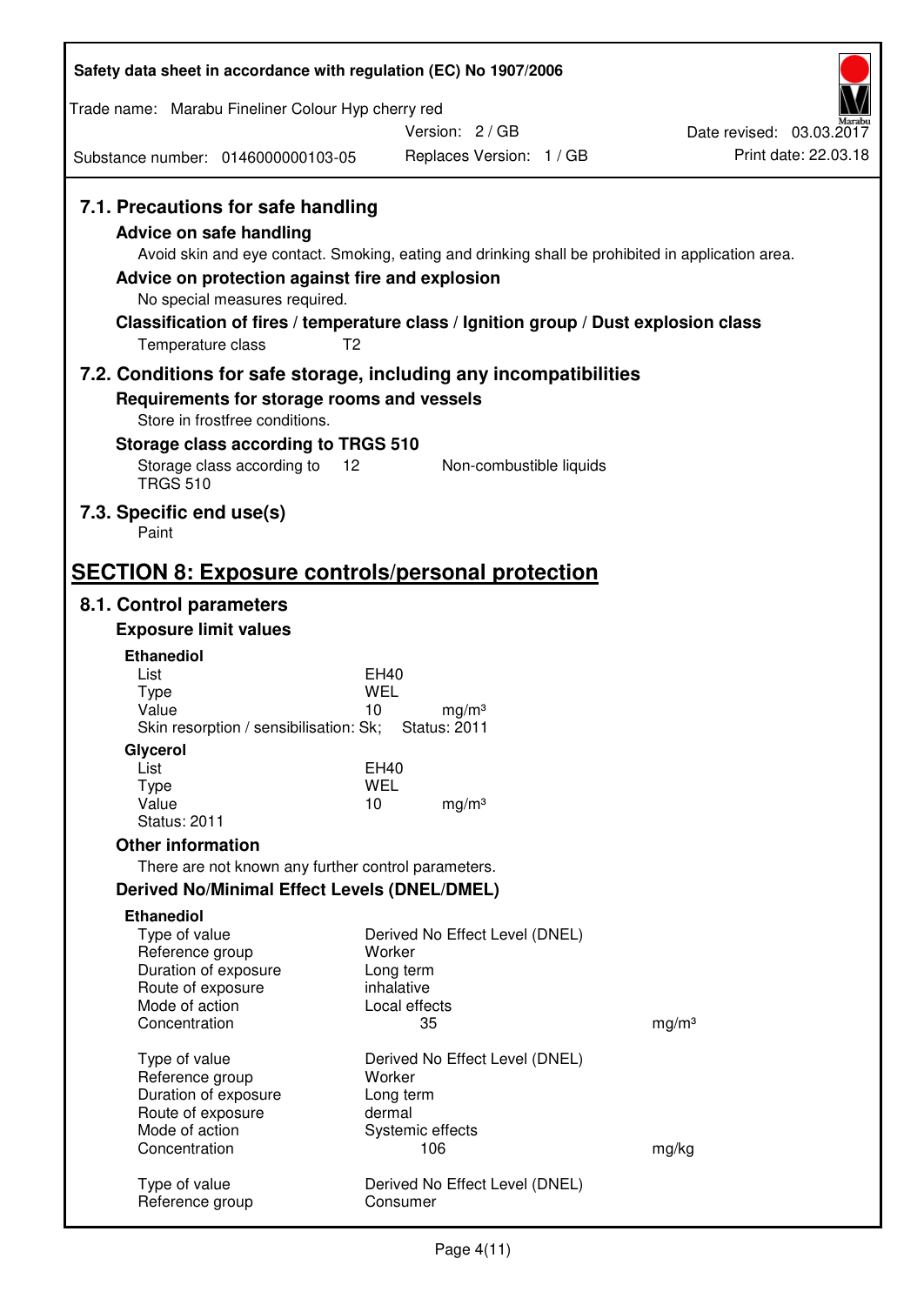| Safety data sheet in accordance with regulation (EC) No 1907/2006                                                                  |                         |                        |                                |                          |  |
|------------------------------------------------------------------------------------------------------------------------------------|-------------------------|------------------------|--------------------------------|--------------------------|--|
| Trade name: Marabu Fineliner Colour Hyp cherry red                                                                                 |                         | Version: 2/GB          |                                | Date revised: 03.03.2017 |  |
| Substance number: 0146000000103-05                                                                                                 |                         |                        | Replaces Version: 1 / GB       | Print date: 22.03.18     |  |
| Duration of exposure<br>Route of exposure                                                                                          | Long term<br>inhalative |                        |                                |                          |  |
| Mode of action                                                                                                                     | Local effects           |                        |                                |                          |  |
| Concentration                                                                                                                      |                         | 7                      |                                | mg/m <sup>3</sup>        |  |
| Type of value                                                                                                                      |                         |                        | Derived No Effect Level (DNEL) |                          |  |
| Reference group                                                                                                                    | Consumer                |                        |                                |                          |  |
| Duration of exposure                                                                                                               | Long term               |                        |                                |                          |  |
| Route of exposure                                                                                                                  | dermal                  |                        |                                |                          |  |
| Mode of action                                                                                                                     |                         | Systemic effects       |                                |                          |  |
| Concentration                                                                                                                      |                         | 53                     |                                | mg/kg                    |  |
| <b>Predicted No Effect Concentration (PNEC)</b>                                                                                    |                         |                        |                                |                          |  |
| <b>Ethanediol</b>                                                                                                                  |                         |                        |                                |                          |  |
| Type of value                                                                                                                      | <b>PNEC</b>             |                        |                                |                          |  |
| <b>Type</b><br>Concentration                                                                                                       | Freshwater              |                        |                                |                          |  |
|                                                                                                                                    |                         | 10                     |                                | mg/l                     |  |
| Type of value                                                                                                                      | <b>PNEC</b>             |                        |                                |                          |  |
| <b>Type</b>                                                                                                                        | Saltwater               |                        |                                |                          |  |
| Concentration                                                                                                                      |                         | 1                      |                                | mg/l                     |  |
| Type of value                                                                                                                      | <b>PNEC</b>             |                        |                                |                          |  |
| <b>Type</b>                                                                                                                        |                         |                        | Water (intermittent release)   |                          |  |
| Concentration                                                                                                                      |                         | 10                     |                                | mg/l                     |  |
| Type of value                                                                                                                      | <b>PNEC</b>             |                        |                                |                          |  |
| <b>Type</b>                                                                                                                        |                         |                        | Sewage treatment plant (STP)   |                          |  |
| Concentration                                                                                                                      |                         | 199,5                  |                                | mg/l                     |  |
|                                                                                                                                    |                         |                        |                                |                          |  |
| Type of value                                                                                                                      | <b>PNEC</b>             | Freshwater sediment    |                                |                          |  |
| Type<br>Concentration                                                                                                              |                         | 37                     |                                | mg/kg                    |  |
|                                                                                                                                    |                         |                        |                                |                          |  |
| Type of value                                                                                                                      | <b>PNEC</b>             |                        |                                |                          |  |
| Type<br>Concentration                                                                                                              |                         | Marine sediment<br>3,7 |                                |                          |  |
|                                                                                                                                    |                         |                        |                                | mg/kg                    |  |
| Type of value                                                                                                                      | <b>PNEC</b>             |                        |                                |                          |  |
| <b>Type</b>                                                                                                                        | Soil                    |                        |                                |                          |  |
| Concentration                                                                                                                      |                         | 1,53                   |                                | mg/kg                    |  |
| 8.2. Exposure controls                                                                                                             |                         |                        |                                |                          |  |
|                                                                                                                                    |                         |                        |                                |                          |  |
| <b>Exposure controls</b><br>Provide adequate ventilation.                                                                          |                         |                        |                                |                          |  |
| <b>Respiratory protection</b>                                                                                                      |                         |                        |                                |                          |  |
| Not necessary.                                                                                                                     |                         |                        |                                |                          |  |
| <b>Hand protection</b>                                                                                                             |                         |                        |                                |                          |  |
| Not necessary.                                                                                                                     |                         |                        |                                |                          |  |
| In case of intensive contact wear protective gloves.                                                                               |                         |                        |                                |                          |  |
| There is no one glove material or combination of materials that will give unlimited resistance to any                              |                         |                        |                                |                          |  |
| individual or combination of chemicals.                                                                                            |                         |                        |                                |                          |  |
| For prolonged or repeated handling nitrile rubber gloves with textile undergloves are required.<br>Material thickness<br>$\, > \,$ | 0,5                     |                        | mm                             |                          |  |
| Breakthrough time<br>$\,<\,$                                                                                                       | 30                      |                        | min                            |                          |  |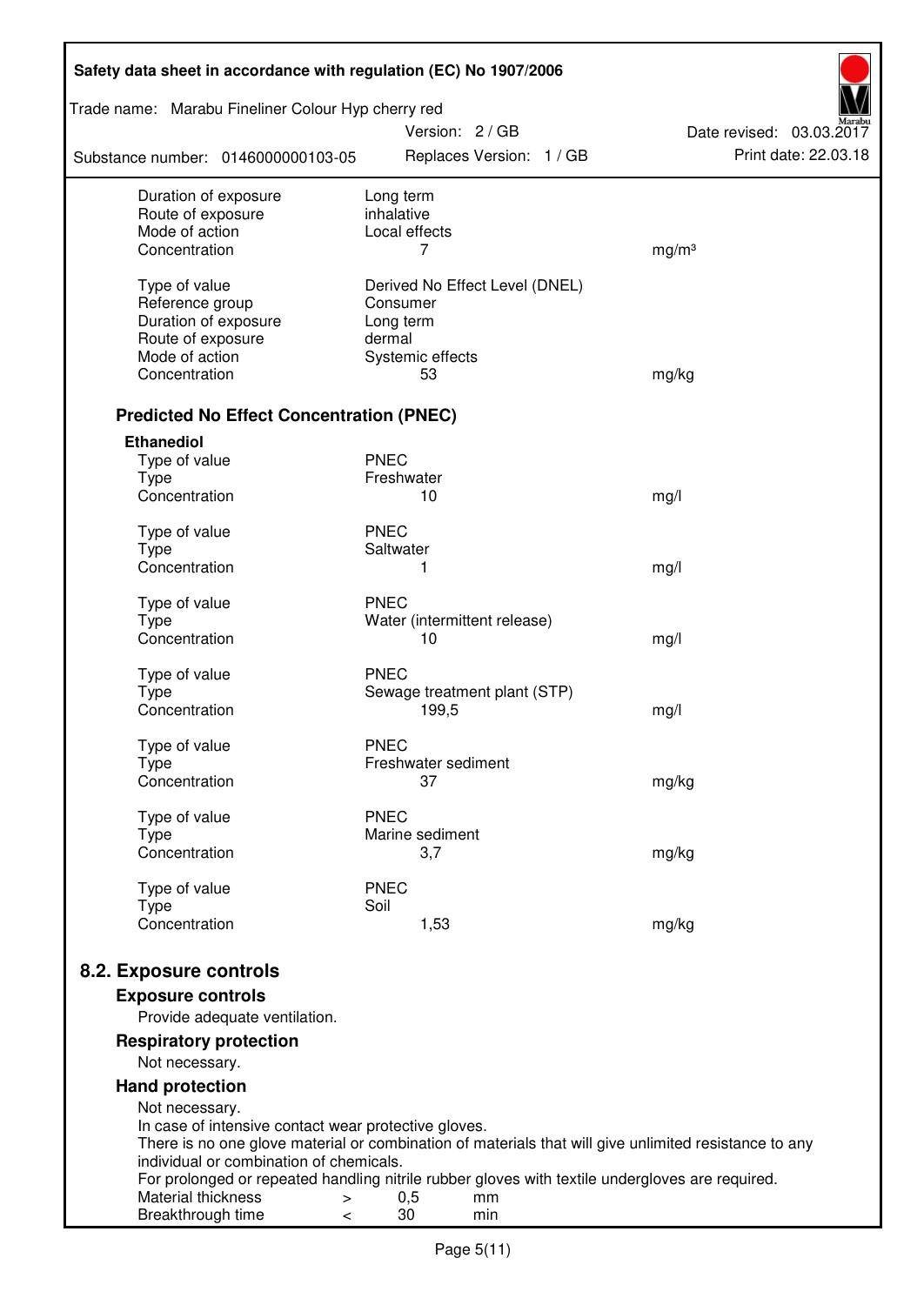| Safety data sheet in accordance with regulation (EC) No 1907/2006                                                                                                                                                                                                                                                                                                              |                                                      |                          |                                                                                                                                                                                                                                                                                                                    |
|--------------------------------------------------------------------------------------------------------------------------------------------------------------------------------------------------------------------------------------------------------------------------------------------------------------------------------------------------------------------------------|------------------------------------------------------|--------------------------|--------------------------------------------------------------------------------------------------------------------------------------------------------------------------------------------------------------------------------------------------------------------------------------------------------------------|
| Trade name: Marabu Fineliner Colour Hyp cherry red                                                                                                                                                                                                                                                                                                                             |                                                      |                          |                                                                                                                                                                                                                                                                                                                    |
|                                                                                                                                                                                                                                                                                                                                                                                | Version: 2 / GB                                      |                          | Date revised: 03.03.2017                                                                                                                                                                                                                                                                                           |
| Substance number: 0146000000103-05                                                                                                                                                                                                                                                                                                                                             |                                                      | Replaces Version: 1 / GB | Print date: 22.03.18                                                                                                                                                                                                                                                                                               |
| The breakthrough time must be greater than the end use time of the product.<br>replacement must be followed.<br>Gloves should be replaced regularly and if there is any sign of damage to the glove material.<br>Always ensure that gloves are free from defects and that they are stored and used correctly.<br>maintenance.<br>once exposure has occurred.<br>Eye protection |                                                      |                          | The instructions and information provided by the glove manufacturer on use, storage, maintenance and<br>The performance or effectiveness of the glove may be reduced by physical/ chemical damage and poor<br>Barrier creams may help to protect the exposed areas of the skin, they should however not be applied |
| Not necessary.                                                                                                                                                                                                                                                                                                                                                                 |                                                      |                          |                                                                                                                                                                                                                                                                                                                    |
| <b>Body protection</b><br>Not applicable.                                                                                                                                                                                                                                                                                                                                      |                                                      |                          |                                                                                                                                                                                                                                                                                                                    |
| <b>SECTION 9: Physical and chemical properties</b><br>9.1. Information on basic physical and chemical properties                                                                                                                                                                                                                                                               |                                                      |                          |                                                                                                                                                                                                                                                                                                                    |
| <b>Form</b>                                                                                                                                                                                                                                                                                                                                                                    | liquid                                               |                          |                                                                                                                                                                                                                                                                                                                    |
| <b>Colour</b>                                                                                                                                                                                                                                                                                                                                                                  | coloured                                             |                          |                                                                                                                                                                                                                                                                                                                    |
| <b>Odour</b>                                                                                                                                                                                                                                                                                                                                                                   | odourless                                            |                          |                                                                                                                                                                                                                                                                                                                    |
| <b>Odour threshold</b>                                                                                                                                                                                                                                                                                                                                                         |                                                      |                          |                                                                                                                                                                                                                                                                                                                    |
| Remarks                                                                                                                                                                                                                                                                                                                                                                        | No data available                                    |                          |                                                                                                                                                                                                                                                                                                                    |
| <b>Melting point</b>                                                                                                                                                                                                                                                                                                                                                           |                                                      |                          |                                                                                                                                                                                                                                                                                                                    |
| Remarks                                                                                                                                                                                                                                                                                                                                                                        | not determined                                       |                          |                                                                                                                                                                                                                                                                                                                    |
| <b>Freezing point</b>                                                                                                                                                                                                                                                                                                                                                          |                                                      |                          |                                                                                                                                                                                                                                                                                                                    |
| Remarks                                                                                                                                                                                                                                                                                                                                                                        | not determined                                       |                          |                                                                                                                                                                                                                                                                                                                    |
| Initial boiling point and boiling range                                                                                                                                                                                                                                                                                                                                        |                                                      |                          |                                                                                                                                                                                                                                                                                                                    |
| Value                                                                                                                                                                                                                                                                                                                                                                          | appr.<br>100                                         |                          | °C                                                                                                                                                                                                                                                                                                                 |
| Pressure<br>Source                                                                                                                                                                                                                                                                                                                                                             | 1.013<br>Literature value                            | hPa                      |                                                                                                                                                                                                                                                                                                                    |
| <b>Flash point</b>                                                                                                                                                                                                                                                                                                                                                             |                                                      |                          |                                                                                                                                                                                                                                                                                                                    |
| Remarks                                                                                                                                                                                                                                                                                                                                                                        | Not applicable                                       |                          |                                                                                                                                                                                                                                                                                                                    |
| Evaporation rate (ether $= 1$ ) :                                                                                                                                                                                                                                                                                                                                              |                                                      |                          |                                                                                                                                                                                                                                                                                                                    |
| Remarks                                                                                                                                                                                                                                                                                                                                                                        | not determined                                       |                          |                                                                                                                                                                                                                                                                                                                    |
| Flammability (solid, gas)<br>Not applicable                                                                                                                                                                                                                                                                                                                                    |                                                      |                          |                                                                                                                                                                                                                                                                                                                    |
| Upper/lower flammability or explosive limits                                                                                                                                                                                                                                                                                                                                   |                                                      |                          |                                                                                                                                                                                                                                                                                                                    |
| Lower explosion limit<br>Upper explosion limit<br>Source                                                                                                                                                                                                                                                                                                                       | 3,2<br>appr.<br>53<br>appr.<br>Literature value      |                          | $%$ $(V)$<br>$%$ (V)                                                                                                                                                                                                                                                                                               |
| Vapour pressure                                                                                                                                                                                                                                                                                                                                                                |                                                      |                          |                                                                                                                                                                                                                                                                                                                    |
| Value<br>Temperature<br>Method                                                                                                                                                                                                                                                                                                                                                 | 23<br>appr.<br>20<br>Value taken from the literature | °C                       | hPa                                                                                                                                                                                                                                                                                                                |
| <b>Vapour density</b>                                                                                                                                                                                                                                                                                                                                                          |                                                      |                          |                                                                                                                                                                                                                                                                                                                    |
| Remarks                                                                                                                                                                                                                                                                                                                                                                        | not determined                                       |                          |                                                                                                                                                                                                                                                                                                                    |
| <b>Density</b>                                                                                                                                                                                                                                                                                                                                                                 |                                                      |                          |                                                                                                                                                                                                                                                                                                                    |
| Remarks                                                                                                                                                                                                                                                                                                                                                                        | not determined                                       |                          |                                                                                                                                                                                                                                                                                                                    |
| Solubility in water                                                                                                                                                                                                                                                                                                                                                            |                                                      |                          |                                                                                                                                                                                                                                                                                                                    |
| Remarks                                                                                                                                                                                                                                                                                                                                                                        | miscible                                             |                          |                                                                                                                                                                                                                                                                                                                    |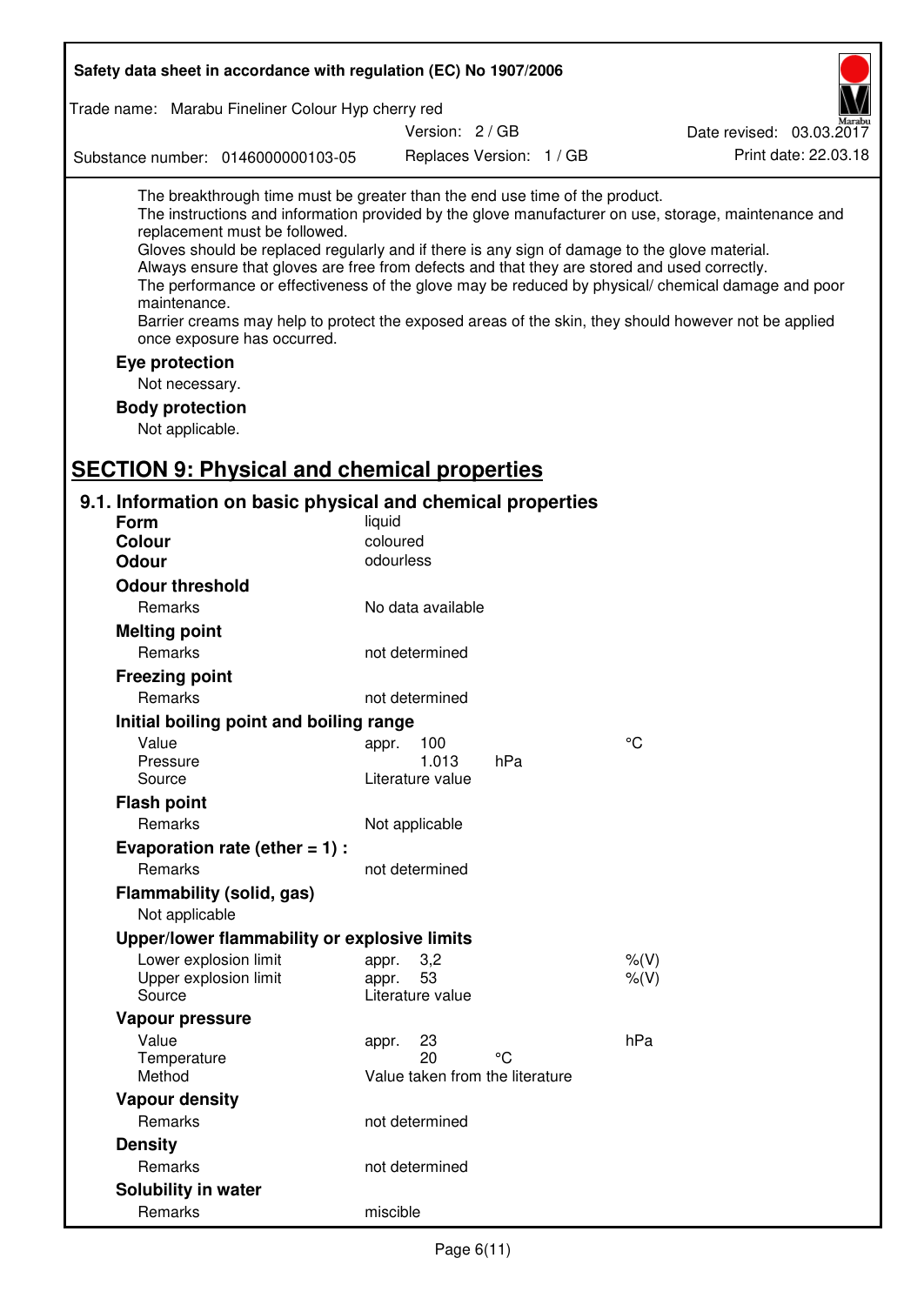|                                                    |                                            | Safety data sheet in accordance with regulation (EC) No 1907/2006 |    |                          |
|----------------------------------------------------|--------------------------------------------|-------------------------------------------------------------------|----|--------------------------|
| Trade name: Marabu Fineliner Colour Hyp cherry red |                                            | Version: 2/GB                                                     |    | Date revised: 03.03.2017 |
| Substance number: 0146000000103-05                 |                                            | Replaces Version: 1 / GB                                          |    | Print date: 22.03.18     |
| Ignition temperature                               |                                            |                                                                   |    |                          |
| Value                                              |                                            | 410<br>appr.                                                      | °C |                          |
| Source                                             |                                            | Literature value                                                  |    |                          |
| <b>Viscosity</b>                                   |                                            |                                                                   |    |                          |
| Remarks<br>Remarks                                 |                                            | not determined                                                    |    |                          |
|                                                    |                                            |                                                                   |    |                          |
| 9.2. Other information                             |                                            |                                                                   |    |                          |
| <b>Other information</b>                           |                                            |                                                                   |    |                          |
| None known                                         |                                            |                                                                   |    |                          |
| <b>SECTION 10: Stability and reactivity</b>        |                                            |                                                                   |    |                          |
| 10.1. Reactivity<br>None                           |                                            |                                                                   |    |                          |
| 10.2. Chemical stability                           | No hazardous reactions known.              |                                                                   |    |                          |
| 10.3. Possibility of hazardous reactions           | No hazardous reactions known.              |                                                                   |    |                          |
| 10.4. Conditions to avoid                          |                                            |                                                                   |    |                          |
|                                                    | No hazardous reactions known.              |                                                                   |    |                          |
| 10.5. Incompatible materials<br>None               |                                            |                                                                   |    |                          |
| 10.6. Hazardous decomposition products             | No hazardous decomposition products known. |                                                                   |    |                          |
| <b>SECTION 11: Toxicological information</b>       |                                            |                                                                   |    |                          |
| 11.1. Information on toxicological effects         |                                            |                                                                   |    |                          |
| <b>Acute oral toxicity</b>                         |                                            |                                                                   |    |                          |
| Remarks                                            |                                            | Based on available data, the classification criteria are not met. |    |                          |
| <b>Acute dermal toxicity</b>                       |                                            |                                                                   |    |                          |
| Remarks                                            |                                            | Based on available data, the classification criteria are not met. |    |                          |
| <b>Acute inhalational toxicity</b>                 |                                            |                                                                   |    |                          |
| Remarks                                            |                                            | Based on available data, the classification criteria are not met. |    |                          |
| <b>Skin corrosion/irritation</b>                   |                                            |                                                                   |    |                          |
| Remarks                                            |                                            | Based on available data, the classification criteria are not met. |    |                          |
|                                                    | Serious eye damage/irritation              |                                                                   |    |                          |
| Remarks                                            |                                            | Based on available data, the classification criteria are not met. |    |                          |
| <b>Sensitization</b>                               |                                            |                                                                   |    |                          |
| Remarks                                            |                                            | Based on available data, the classification criteria are not met. |    |                          |
| <b>Mutagenicity</b>                                |                                            |                                                                   |    |                          |
| Remarks                                            |                                            | Based on available data, the classification criteria are not met. |    |                          |
| <b>Reproductive toxicity</b>                       |                                            |                                                                   |    |                          |
| Remarks                                            |                                            | Based on available data, the classification criteria are not met. |    |                          |
| Carcinogenicity<br>Remarks                         |                                            | Based on available data, the classification criteria are not met. |    |                          |
|                                                    |                                            |                                                                   |    |                          |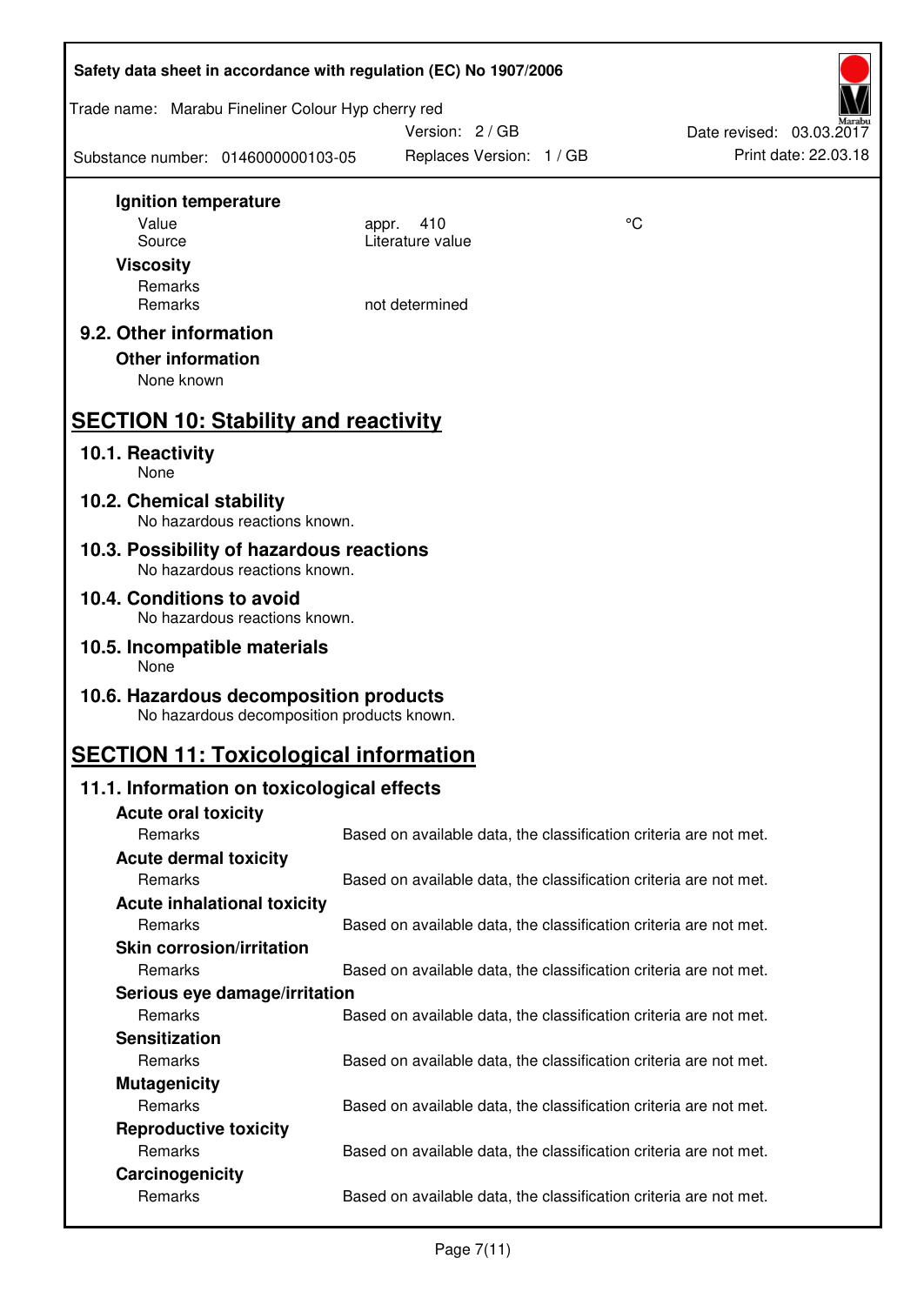#### **Safety data sheet in accordance with regulation (EC) No 1907/2006**

Trade name: Marabu Fineliner Colour Hyp cherry red

Version: 2 / GB

Substance number: 0146000000103-05

Replaces Version: 1 / GB Print date: 22.03.18 Date revised: 03.03.2017

## **Specific Target Organ Toxicity (STOT)**

**Single exposure** 

Based on available data, the classification criteria are not met.

**Repeated exposure** 

Remarks Based on available data, the classification criteria are not met.

#### **Aspiration hazard**

Based on available data, the classification criteria are not met.

#### **Experience in practice**

Provided all the recommended protective and safety precautions are taken, experience shows that no risk to health can be expected.

#### **Other information**

There are no data available on the mixture itself. The mixture has been assessed following the additivity method of the GHS/CLP Regulation (EC) No 1272/2008.

# **SECTION 12: Ecological information**

## **12.1. Toxicity**

#### **General information**

There are no data available on the mixture itself.Do not allow to enter drains or water courses.The mixture has been assessed following the summation method of the CLP Regulation (EC) No 1272/2008 and is not classified as dangerous for the environment.

#### **12.2. Persistence and degradability**

#### **General information**

There are no data available on the mixture itself.

#### **12.3. Bioaccumulative potential**

#### **General information**

There are no data available on the mixture itself.

#### **12.4. Mobility in soil**

#### **General information**

There are no data available on the mixture itself.

**12.5. Results of PBT and vPvB assessment** 

#### **General information**

There are no data available on the mixture itself.

#### **12.6. Other adverse effects**

#### **General information**

There are no data available on the mixture itself.

# **SECTION 13: Disposal considerations**

#### **13.1. Waste treatment methods**

#### **Disposal recommendations for the product**

The product can be placed with other household refuse. Small residues in containers can be washed-out with water and put into the drainage system.

#### **Disposal recommendations for packaging**

Packaging that cannot be cleaned should be disposed off as product waste. Completely emptied packagings can be given for recycling.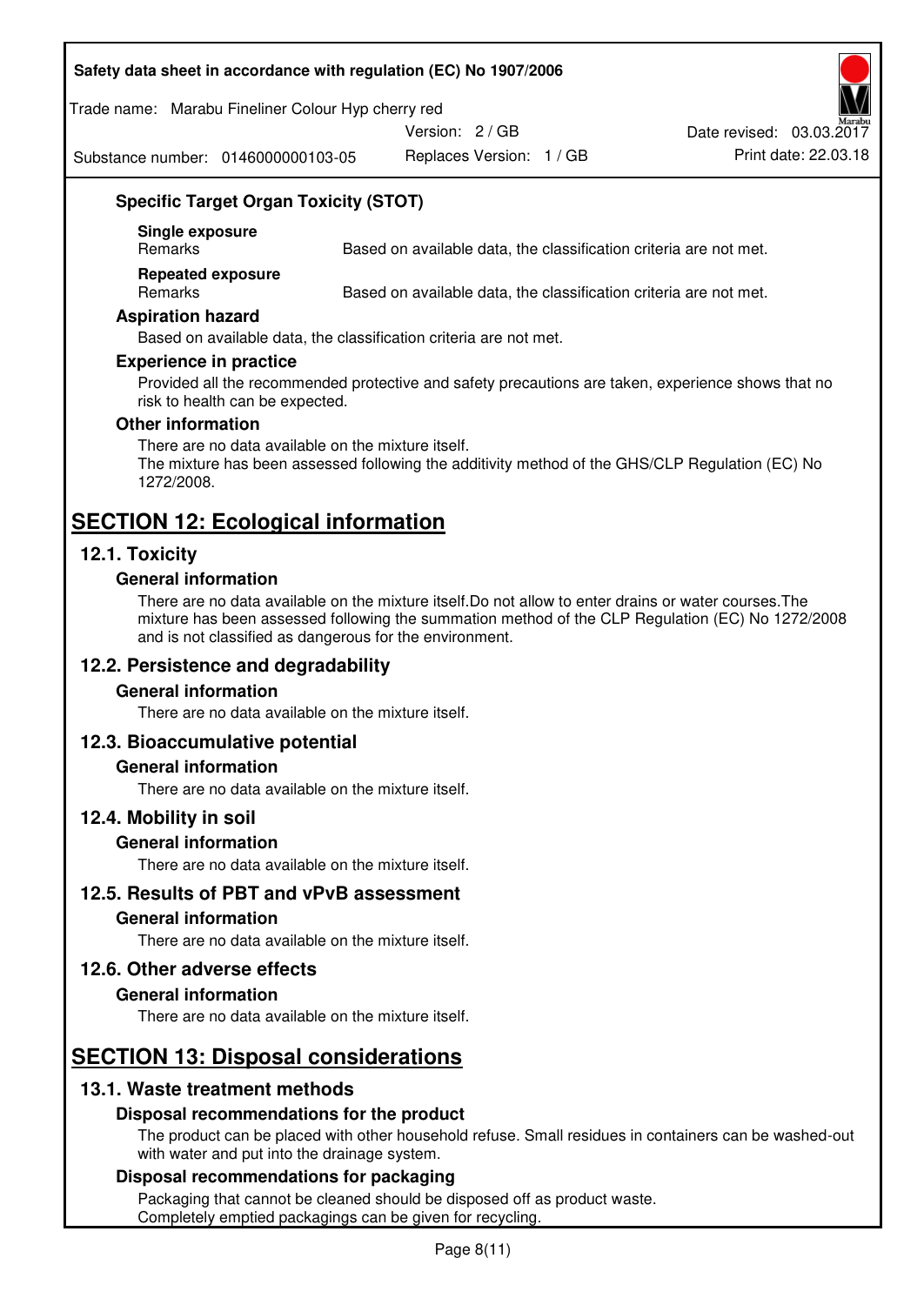| Safety data sheet in accordance with regulation (EC) No 1907/2006                         |                                                                                                       |                          |
|-------------------------------------------------------------------------------------------|-------------------------------------------------------------------------------------------------------|--------------------------|
| Trade name: Marabu Fineliner Colour Hyp cherry red                                        |                                                                                                       |                          |
|                                                                                           | Version: 2 / GB                                                                                       | Date revised: 03.03.2017 |
| Substance number: 0146000000103-05                                                        | Replaces Version: 1 / GB                                                                              | Print date: 22.03.18     |
| <b>SECTION 14: Transport information</b>                                                  |                                                                                                       |                          |
| <b>Land transport ADR/RID</b>                                                             |                                                                                                       |                          |
| Non-dangerous goods                                                                       |                                                                                                       |                          |
| 14.1. UN number<br>$UN -$                                                                 |                                                                                                       |                          |
| 14.2. UN proper shipping name                                                             |                                                                                                       |                          |
| 14.3. Transport hazard class(es)                                                          |                                                                                                       |                          |
| Class                                                                                     |                                                                                                       |                          |
| Label                                                                                     |                                                                                                       |                          |
| 14.4. Packing group                                                                       |                                                                                                       |                          |
| Packing group                                                                             |                                                                                                       |                          |
| Transport category<br>14.5. Environmental hazards                                         | 0                                                                                                     |                          |
|                                                                                           |                                                                                                       |                          |
| <b>Marine transport IMDG/GGVSee</b>                                                       |                                                                                                       |                          |
|                                                                                           | The product does not constitute a hazardous substance in sea transport.                               |                          |
| 14.1. UN number                                                                           |                                                                                                       |                          |
| $UN -$                                                                                    |                                                                                                       |                          |
| 14.2. UN proper shipping name                                                             |                                                                                                       |                          |
| 14.3. Transport hazard class(es)                                                          |                                                                                                       |                          |
| Class                                                                                     |                                                                                                       |                          |
| Subsidiary risk                                                                           |                                                                                                       |                          |
| 14.4. Packing group                                                                       |                                                                                                       |                          |
| Packing group                                                                             |                                                                                                       |                          |
| 14.5. Environmental hazards                                                               |                                                                                                       |                          |
|                                                                                           |                                                                                                       |                          |
| no                                                                                        |                                                                                                       |                          |
| <b>Air transport ICAO/IATA</b>                                                            |                                                                                                       |                          |
|                                                                                           | The product does not constitute a hazardous substance in air transport.                               |                          |
| 14.1. UN number                                                                           |                                                                                                       |                          |
| $UN -$                                                                                    |                                                                                                       |                          |
| 14.2. UN proper shipping name                                                             |                                                                                                       |                          |
| 14.3. Transport hazard class(es)                                                          |                                                                                                       |                          |
| Class                                                                                     |                                                                                                       |                          |
| Subsidiary risk                                                                           |                                                                                                       |                          |
| 14.4. Packing group                                                                       |                                                                                                       |                          |
| Packing group                                                                             |                                                                                                       |                          |
| 14.5. Environmental hazards                                                               |                                                                                                       |                          |
|                                                                                           |                                                                                                       |                          |
| Information for all modes of transport<br>14.6. Special precautions for user              |                                                                                                       |                          |
| Transport within the user's premises:                                                     |                                                                                                       |                          |
|                                                                                           | Always transport in closed containers that are upright and secure.                                    |                          |
|                                                                                           | Ensure that persons transporting the product know what to do in the event of an accident or spillage. |                          |
| <b>Other information</b>                                                                  |                                                                                                       |                          |
|                                                                                           | 14.7. Transport in bulk according to Annex II of Marpol and the IBC Code                              |                          |
| no                                                                                        |                                                                                                       |                          |
|                                                                                           |                                                                                                       |                          |
| <b>SECTION 15: Regulatory information ***</b>                                             |                                                                                                       |                          |
| 15.1. Safety, health and environmental regulations/legislation specific for the substance |                                                                                                       |                          |

ī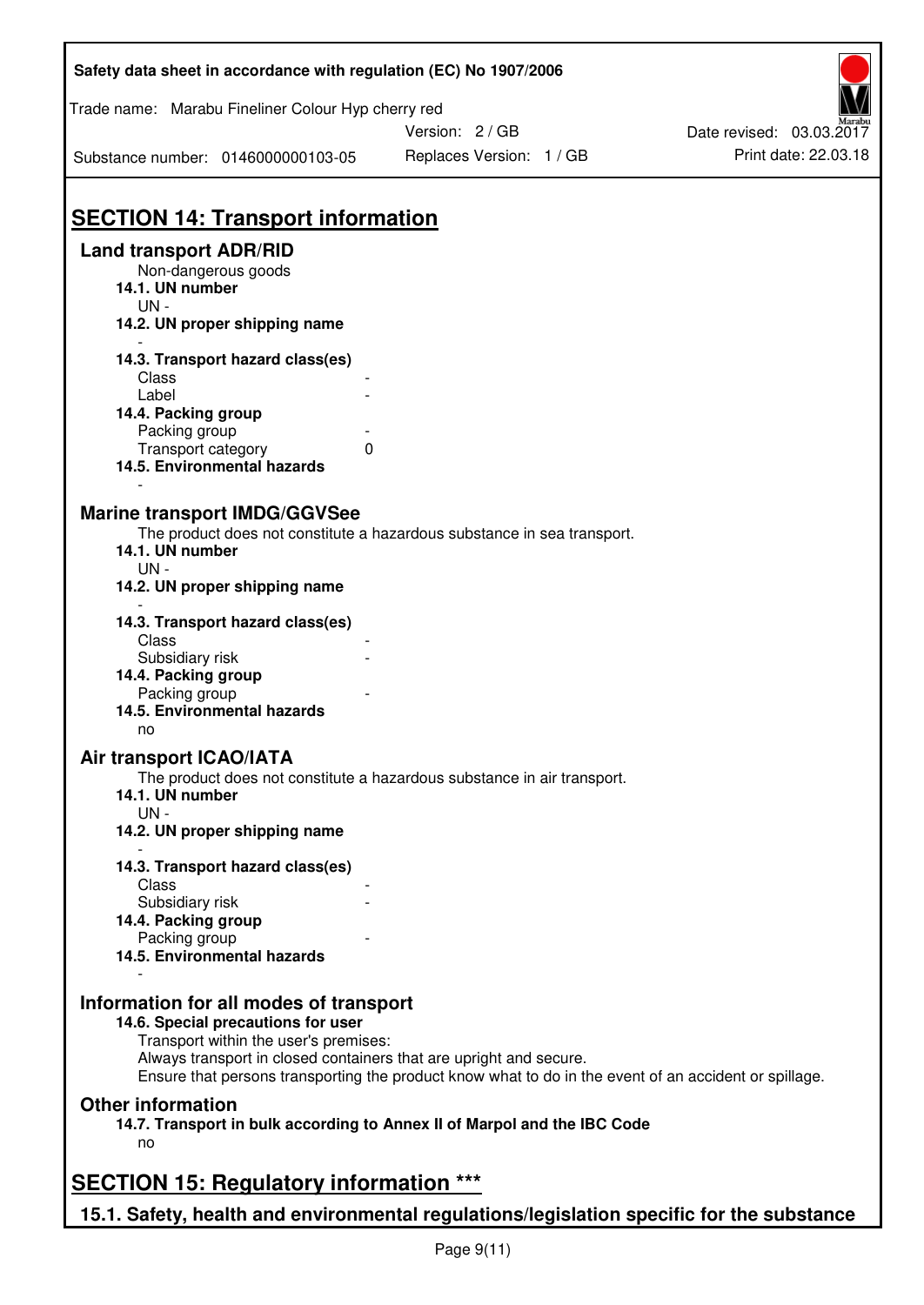| Trade name: Marabu Fineliner Colour Hyp cherry red                                                                                                                                                                                                                                                                                                                                                                                                                |                                      |                          |                                                       |                                                                                                              |
|-------------------------------------------------------------------------------------------------------------------------------------------------------------------------------------------------------------------------------------------------------------------------------------------------------------------------------------------------------------------------------------------------------------------------------------------------------------------|--------------------------------------|--------------------------|-------------------------------------------------------|--------------------------------------------------------------------------------------------------------------|
|                                                                                                                                                                                                                                                                                                                                                                                                                                                                   | Version: 2/GB                        |                          |                                                       | Date revised: 03.03.2017                                                                                     |
| Substance number: 0146000000103-05                                                                                                                                                                                                                                                                                                                                                                                                                                |                                      | Replaces Version: 1 / GB |                                                       | Print date: 22.03.18                                                                                         |
| or mixture                                                                                                                                                                                                                                                                                                                                                                                                                                                        |                                      |                          |                                                       |                                                                                                              |
| <b>VOC ***</b>                                                                                                                                                                                                                                                                                                                                                                                                                                                    |                                      |                          |                                                       |                                                                                                              |
| VOC (EU)                                                                                                                                                                                                                                                                                                                                                                                                                                                          | $\mathbf 0$                          | $\frac{1}{6}$            |                                                       |                                                                                                              |
| <b>Other information</b>                                                                                                                                                                                                                                                                                                                                                                                                                                          |                                      |                          |                                                       |                                                                                                              |
| All components are contained in the TSCA inventory or exempted.<br>All components are contained in the AICS inventory.<br>All components are contained in the PICCS inventory.<br>All components are contained in the DSL inventory.<br>All components are contained in the IECSC inventory.<br>All components are contained in the NZIOC inventory.<br>All components are contained in the ENCS inventory.<br>All components are contained in the ECL inventory. |                                      |                          |                                                       |                                                                                                              |
| 15.2. Chemical safety assessment                                                                                                                                                                                                                                                                                                                                                                                                                                  |                                      |                          |                                                       |                                                                                                              |
| For this preparation a chemical safety assessment has not been carried out.                                                                                                                                                                                                                                                                                                                                                                                       |                                      |                          |                                                       |                                                                                                              |
| <b>SECTION 16: Other information</b>                                                                                                                                                                                                                                                                                                                                                                                                                              |                                      |                          |                                                       |                                                                                                              |
| Hazard statements listed in Chapter 3                                                                                                                                                                                                                                                                                                                                                                                                                             |                                      |                          |                                                       |                                                                                                              |
| H301                                                                                                                                                                                                                                                                                                                                                                                                                                                              | Toxic if swallowed.                  |                          |                                                       |                                                                                                              |
| H302                                                                                                                                                                                                                                                                                                                                                                                                                                                              | Harmful if swallowed.                |                          |                                                       |                                                                                                              |
| H311                                                                                                                                                                                                                                                                                                                                                                                                                                                              | Toxic in contact with skin.          |                          |                                                       |                                                                                                              |
| H312                                                                                                                                                                                                                                                                                                                                                                                                                                                              | Harmful in contact with skin.        |                          |                                                       |                                                                                                              |
| H314                                                                                                                                                                                                                                                                                                                                                                                                                                                              |                                      |                          | Causes severe skin burns and eye damage.              |                                                                                                              |
| H315                                                                                                                                                                                                                                                                                                                                                                                                                                                              | Causes skin irritation.              |                          |                                                       |                                                                                                              |
| H317                                                                                                                                                                                                                                                                                                                                                                                                                                                              | May cause an allergic skin reaction. |                          |                                                       |                                                                                                              |
| H318                                                                                                                                                                                                                                                                                                                                                                                                                                                              | Causes serious eye damage.           |                          |                                                       |                                                                                                              |
| H331                                                                                                                                                                                                                                                                                                                                                                                                                                                              | Toxic if inhaled.                    |                          |                                                       |                                                                                                              |
| H335                                                                                                                                                                                                                                                                                                                                                                                                                                                              | May cause respiratory irritation.    |                          |                                                       |                                                                                                              |
| H373                                                                                                                                                                                                                                                                                                                                                                                                                                                              |                                      |                          |                                                       | May cause damage to organs through prolonged or repeated exposure:                                           |
| H400                                                                                                                                                                                                                                                                                                                                                                                                                                                              | Very toxic to aquatic life.          |                          |                                                       |                                                                                                              |
| H410                                                                                                                                                                                                                                                                                                                                                                                                                                                              |                                      |                          | Very toxic to aquatic life with long lasting effects. |                                                                                                              |
| <b>CLP categories listed in Chapter 3</b>                                                                                                                                                                                                                                                                                                                                                                                                                         |                                      |                          |                                                       |                                                                                                              |
| Acute Tox. 3                                                                                                                                                                                                                                                                                                                                                                                                                                                      | Acute toxicity, Category 3           |                          |                                                       |                                                                                                              |
| Acute Tox. 4                                                                                                                                                                                                                                                                                                                                                                                                                                                      | Acute toxicity, Category 4           |                          |                                                       |                                                                                                              |
| Aquatic Acute 1                                                                                                                                                                                                                                                                                                                                                                                                                                                   |                                      |                          |                                                       | Hazardous to the aquatic environment, acute, Category 1                                                      |
| Aquatic Chronic 1                                                                                                                                                                                                                                                                                                                                                                                                                                                 |                                      |                          |                                                       | Hazardous to the aquatic environment, chronic, Category 1                                                    |
| Eye Dam. 1                                                                                                                                                                                                                                                                                                                                                                                                                                                        | Serious eye damage, Category 1       |                          |                                                       |                                                                                                              |
| Skin Corr. 1B                                                                                                                                                                                                                                                                                                                                                                                                                                                     | Skin corrosion, Category 1B          |                          |                                                       |                                                                                                              |
| Skin Irrit. 2                                                                                                                                                                                                                                                                                                                                                                                                                                                     | Skin irritation, Category 2          |                          |                                                       |                                                                                                              |
| Skin Sens. 1                                                                                                                                                                                                                                                                                                                                                                                                                                                      | Skin sensitization, Category 1       |                          |                                                       |                                                                                                              |
| STOT RE 2                                                                                                                                                                                                                                                                                                                                                                                                                                                         |                                      |                          |                                                       | Specific target organ toxicity - repeated exposure, Category 2                                               |
| STOT SE3                                                                                                                                                                                                                                                                                                                                                                                                                                                          |                                      |                          |                                                       | Specific target organ toxicity - single exposure, Category 3                                                 |
| <b>Supplemental information</b>                                                                                                                                                                                                                                                                                                                                                                                                                                   |                                      |                          |                                                       |                                                                                                              |
|                                                                                                                                                                                                                                                                                                                                                                                                                                                                   |                                      |                          |                                                       | Relevant changes compared with the previous version of the safety data sheet are marked with: ***            |
| This information is based on our present state of knowledge. However, it should not constitute a                                                                                                                                                                                                                                                                                                                                                                  |                                      |                          |                                                       |                                                                                                              |
| guarantee for any specific product properties and shall not establish a legally valid relationship.                                                                                                                                                                                                                                                                                                                                                               |                                      |                          |                                                       | The information in this Safety Data Sheet is based on the present state of knowledge and current             |
| legislation.                                                                                                                                                                                                                                                                                                                                                                                                                                                      |                                      |                          |                                                       |                                                                                                              |
|                                                                                                                                                                                                                                                                                                                                                                                                                                                                   |                                      |                          |                                                       | It provides guidance on health, safety and environmental aspects of the product and should not be            |
| construed as any guarantee of technical performance or suitability for particular applications.                                                                                                                                                                                                                                                                                                                                                                   |                                      |                          |                                                       |                                                                                                              |
|                                                                                                                                                                                                                                                                                                                                                                                                                                                                   |                                      |                          |                                                       | The product should not be used for purposes other than those shown in Section 1 without first referring      |
| to the supplier and obtaining written handling instructions.                                                                                                                                                                                                                                                                                                                                                                                                      |                                      |                          |                                                       |                                                                                                              |
|                                                                                                                                                                                                                                                                                                                                                                                                                                                                   |                                      |                          |                                                       |                                                                                                              |
| for ensuring that the requirements of relevant legislation are complied with.                                                                                                                                                                                                                                                                                                                                                                                     |                                      |                          |                                                       | As the specific conditions of use of the product are outside the supplier's control, the user is responsible |